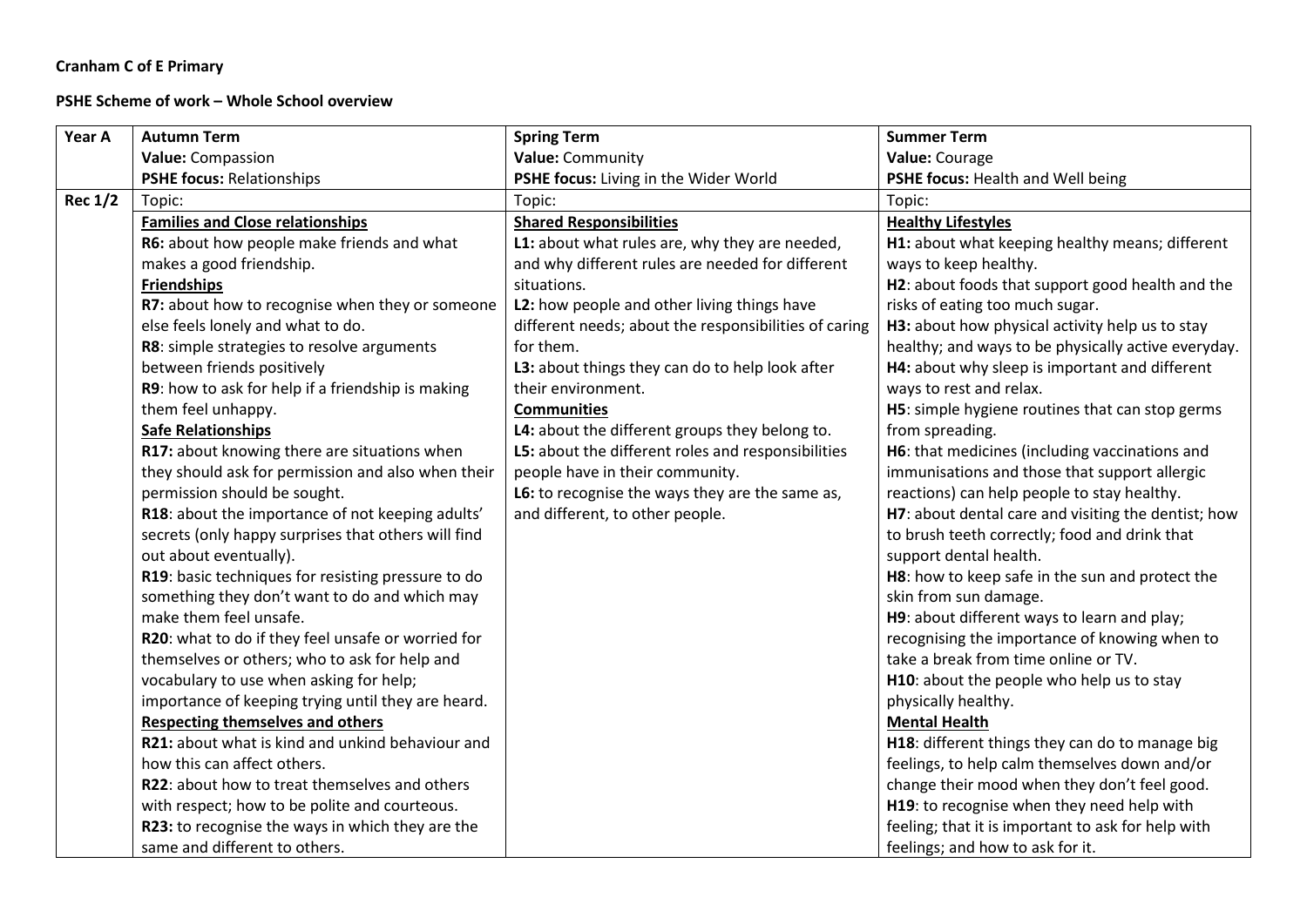|      | R24: how to listen to other people and play and<br>work cooperatively.<br>R25: how to talk about and share their opinions on<br>things that matter to them.                                                                                                                                                                                                                                                                                                                                                                                                                                                                                                                                                                                                                                                                                                                                                                                                                                                                                                                                                                      |                                                                                                                                                                                                                                                                                                                                                                                                                                                                                                                                                                                                                                                                                                                                                                                                                                                                                                                                          | H20: about change and loss (including death); to<br>identify feelings associated with this; to recognise<br>what helps people to feel better.<br><b>Ourselves - Growing and Changing</b><br>H25: to name the main parts of the body including<br>external genitalia (e.g vulva, vagina, penis,<br>testicles)<br>H26: about growing and changing from young to<br>old and how people's needs change<br>H27: about preparing to move to a new class /<br>year.                                                                                                                                                                                                                                                                                                                                                                                                                                                                                                                                                                                                                                                                                                                      |
|------|----------------------------------------------------------------------------------------------------------------------------------------------------------------------------------------------------------------------------------------------------------------------------------------------------------------------------------------------------------------------------------------------------------------------------------------------------------------------------------------------------------------------------------------------------------------------------------------------------------------------------------------------------------------------------------------------------------------------------------------------------------------------------------------------------------------------------------------------------------------------------------------------------------------------------------------------------------------------------------------------------------------------------------------------------------------------------------------------------------------------------------|------------------------------------------------------------------------------------------------------------------------------------------------------------------------------------------------------------------------------------------------------------------------------------------------------------------------------------------------------------------------------------------------------------------------------------------------------------------------------------------------------------------------------------------------------------------------------------------------------------------------------------------------------------------------------------------------------------------------------------------------------------------------------------------------------------------------------------------------------------------------------------------------------------------------------------------|-----------------------------------------------------------------------------------------------------------------------------------------------------------------------------------------------------------------------------------------------------------------------------------------------------------------------------------------------------------------------------------------------------------------------------------------------------------------------------------------------------------------------------------------------------------------------------------------------------------------------------------------------------------------------------------------------------------------------------------------------------------------------------------------------------------------------------------------------------------------------------------------------------------------------------------------------------------------------------------------------------------------------------------------------------------------------------------------------------------------------------------------------------------------------------------|
| Year | Topic:                                                                                                                                                                                                                                                                                                                                                                                                                                                                                                                                                                                                                                                                                                                                                                                                                                                                                                                                                                                                                                                                                                                           | Topic:                                                                                                                                                                                                                                                                                                                                                                                                                                                                                                                                                                                                                                                                                                                                                                                                                                                                                                                                   | Topic:                                                                                                                                                                                                                                                                                                                                                                                                                                                                                                                                                                                                                                                                                                                                                                                                                                                                                                                                                                                                                                                                                                                                                                            |
| 3/4  | <b>Friendships</b><br>R10: about the importance of friendships;<br>strategies for building positive friendships; how<br>positive friendships supports wellbeing.<br>R11: what constitutes a positive healthy friendship<br>(e.g. mutual respect, trust, truthfulness, loyalty,<br>kindness, generosity, sharing interests and<br>experiences, support with problems and<br>difficulties); that the same principles apply to<br>online friendships as to face-to-face relationships.<br>R12: to recognise what it means to 'know someone<br>online' and how this differs from knowing<br>someone face-to-face; risks of communicating<br>online with others not known face-to-face.<br>R13: the importance of seeking support if feeling<br>lonely or excluded.<br>R14: that healthy friendships make people feel<br>included; recognise when others may feel lonely or<br>excluded; strategies for how to include them.<br>R15: strategies for recognising and managing peer<br>influence and a desire for peer approval in<br>friendships; to recognise the effect of online<br>actions on others.<br><b>Safe Relationships</b> | <b>Shared Responsibilities</b><br>L1: to recognise reasons for rules and laws;<br>consequences of not adhering to rules and laws.<br>L2: to recognise there are human rights, that are<br>there to protect everyone.<br>L3: about the relationships between rights and<br>responsibilities.<br>L4: the importance of having compassion towards<br>others; shared responsibilities we all have for<br>caring for other people and living things; how to<br>show care and concern for others.<br>L5: ways of carrying out shared responsibilities for<br>protecting the environment in school and at home;<br>how everyday choices can affect the environment<br>(e.g. reducing, reusing, recycling, food choices)<br><b>Communities</b><br>L6: about the different groups that make up their<br>community; what living in a community means.<br>L7: to value the different contributions that people<br>and groups make to the community. | <b>Healthy Lifestyles</b><br>H4: how to recognise that habits can have both<br>positive and negative effect on a healthy lifestyle.<br>H5: about what good physical health means; how<br>to recognise early signs of physical illness.<br>H6: about what constitutes a healthy diet; how to<br>plan healthy meals; benefits to health and<br>wellbeing of eating nutritionally rich foods; risks<br>associated with not eating a heathy diet including<br>obesity and tooth decay.<br><b>Mental Health</b><br>H17: to recognise that feelings can change over<br>time and range in intensity.<br>H18: about everyday things that can affect feelings<br>and the importance of expressing feelings.<br>H19: a varied vocabulary to use when talking<br>about feelings; how to express feelings in different<br>ways.<br><b>Ourselves - Growing and Changing</b><br>H25: about personal identity; what contributes to<br>who we are (e.g. ethnicity, family, gender, faith,<br>culture, hobbies, likes/dislikes)<br>H26: that for some people gender identity does<br>not correspond with their biological sex.<br>H27: to recognise their individuality and personal<br>qualities. |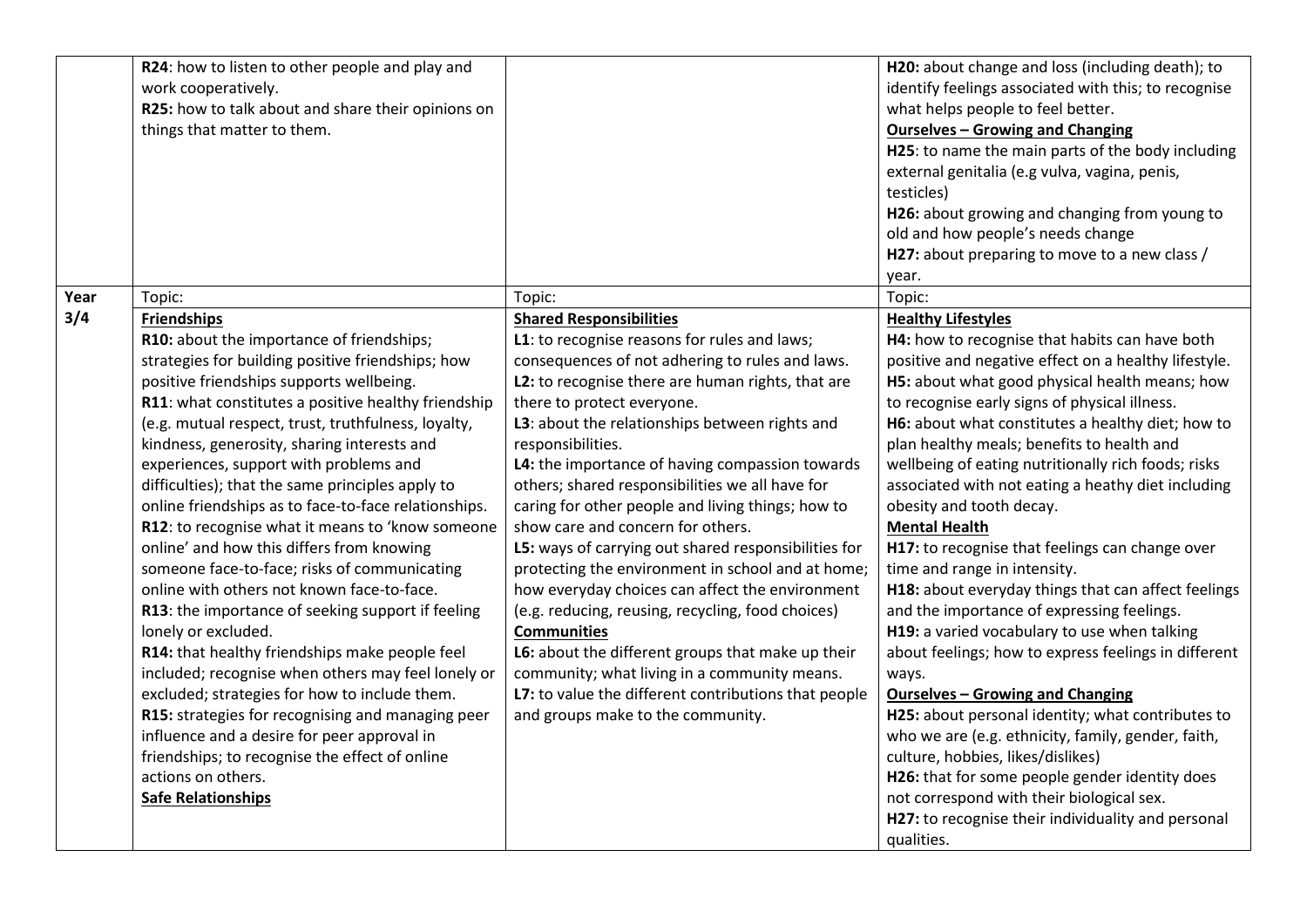|      | R22: about privacy and personal boundaries; what       |                                                     | H28: to identify personal strengths, skills,        |
|------|--------------------------------------------------------|-----------------------------------------------------|-----------------------------------------------------|
|      | is appropriate in friendship and wider relationships   |                                                     | achievements and interests and how these            |
|      | (including online).                                    |                                                     | contribute to a sense of self-worth.                |
|      | R23: about why someone may behave differently          |                                                     | H29: about how to manage setbacks/perceived         |
|      | online, including pretending to be someone they        |                                                     | failures, including how to re-frame unhelpful       |
|      | are not; strategies for recognising risks, harmful     |                                                     | thinking.                                           |
|      | content and contact; how to report concerns.           |                                                     | <b>Keeping Safe</b>                                 |
|      |                                                        |                                                     | H41: strategies for keeping safe in the local       |
|      |                                                        |                                                     | environment or unfamiliar places (rail, water,      |
|      |                                                        |                                                     | road) and firework safety; safe use of digital      |
|      |                                                        |                                                     | devices when out and about.                         |
|      |                                                        |                                                     | H42: about the importance of keeping personal       |
|      |                                                        |                                                     | information private; strategies for keeping safe    |
|      |                                                        |                                                     | online, including how to manage requests for        |
|      |                                                        |                                                     | personal information or images of themselves and    |
|      |                                                        |                                                     | others; what to do if frightened or worried by      |
|      |                                                        |                                                     | something seen or read online and how to report     |
|      |                                                        |                                                     | concerns, inappropriate content and contact.        |
|      |                                                        |                                                     | H43: about what is meant by first aid; basic        |
|      |                                                        |                                                     | techniques for dealing with common injuries.        |
|      |                                                        |                                                     | H44: how to respond and react in an emergency       |
|      |                                                        |                                                     | situation; how to identify situations that may      |
|      |                                                        |                                                     | require the emergency services; know how to         |
|      |                                                        |                                                     | contact them and what to say.                       |
| Year | Topic:                                                 | Topic:                                              | Topic:                                              |
| 5/6  | <b>Families and Close relationships</b>                | <b>Media Literacy / Digital Resilience</b>          | <b>Healthy Lifestyles</b>                           |
|      | R1: to recognise that there are different types of     | L11: recognise ways in which the internet and       | H1: how to make informed decisions about health.    |
|      | relationships (e.g. friendships, family relationships, | social media can be used both positively and        | H2: about the elements of a balanced, healthy       |
|      | romantic relationships, online relationships)          | negatively.                                         | lifestyle.                                          |
|      | R2: that people may be attracted to someone            | L12: how to assess the reliability of sources of    | H3: about choices that support a healthy lifestyle, |
|      | emotionally, romantically and sexually; that people    | information online; and how to make safe; reliable  | and recognise what might influence these.           |
|      | may be attracted to someone of the same sex or         | choices from search results.                        | <b>Mental Health</b>                                |
|      | different sex to them; that gender identity and        | L13: about some of the different ways information   | H22: to recognise that anyone can experience        |
|      | sexual orientation are different.                      | and data is shard and used online, including for    | mental ill health; that most difficulties can be    |
|      | R3: about marriage and civil partnership as a legal    | commercial purposes.                                | resolved with help and support; and that is it      |
|      | declaration of commitment made by two adults           | <b>Economic Well-being: Money</b>                   | important to discuss feelings with a trusted adult. |
|      | who love and care for each other, which is             | L17: about the different ways to pay for things and |                                                     |
|      | intended to be lifelong.                               | the choices people have about this.                 |                                                     |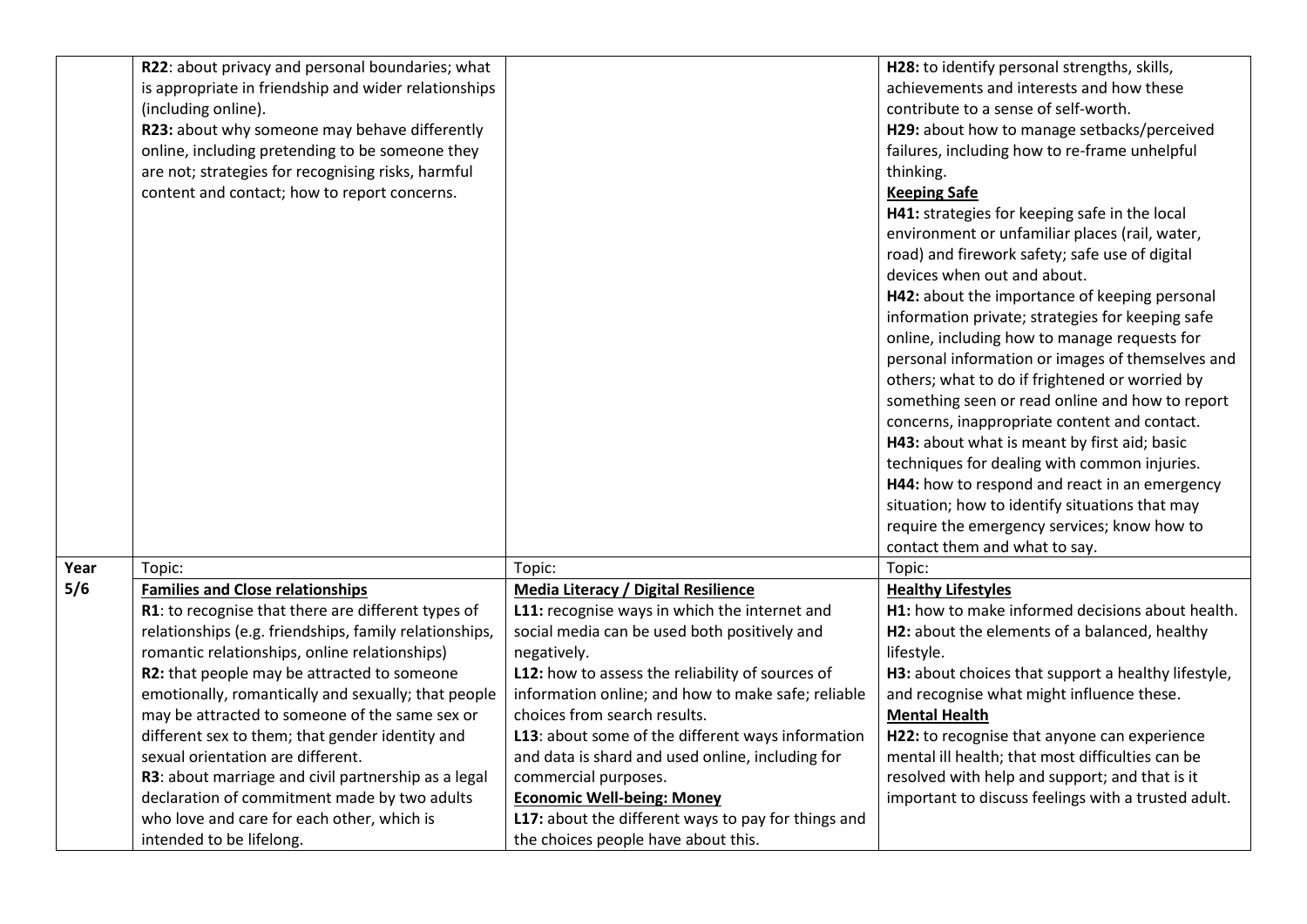| R4: that forcing anyone to marry against their will | L18: to recognise that people have different               | H23: about change and loss, including death, and     |
|-----------------------------------------------------|------------------------------------------------------------|------------------------------------------------------|
| is a crime; that help and support is available to   | attitudes towards saving and spending money;               | how these can affect feelings; ways of expressing    |
| people who are worried about this for themselves    | what influences people's decisions; what makes             | and managing grief and bereavement.                  |
| or others.                                          | something 'good value for money'                           | H24: problem-solving strategies for dealing with     |
| <b>Respecting themselves and others</b>             | <b>Economic Well-bring: Aspirations, work &amp; career</b> | emotion, challenge and change, including the         |
| R32: about respecting the differences and           | L30: about some of the skills that will help them in       | transition to new schools.                           |
| similarities between people and recognising what    | their future careers e.g. teamwork communication           | <b>Ourselves - Growing and Changing</b>              |
| they have in common with others e.g. physically, in | and negotiation.                                           | H33: about the processes of reproduction and         |
| personality or background.                          | L31: to identify the kind of job that they might like      | birth as part of the human life cycle; how babies    |
| R33: to listen and respond respectfully to a wide   | to do when they are older.                                 | are conceived and born (and that there are ways      |
| range of people, including those whose traditions,  | L32: to recognise a variety of route into careers          | to prevent a baby being made); how babies need       |
| beliefs and lifestyles are different to their own.  | e.g. college, apprenticeship, university                   | to be cared for.                                     |
| R34: how to discuss and debate topical issues,      |                                                            | H34: about where to get more information, help       |
| respect other people's point of view and            |                                                            | and advice about growing and changing, especially    |
| constructively challenge those they disagree with.  |                                                            | about puberty.                                       |
|                                                     |                                                            | H35: about the new opportunities and                 |
|                                                     |                                                            | responsibilities that increasing independence may    |
|                                                     |                                                            | bring.                                               |
|                                                     |                                                            | H36: strategies to manage transitions between        |
|                                                     |                                                            | classes and key stages.                              |
|                                                     |                                                            | <b>Drugs, Alcohol and Tobacco</b>                    |
|                                                     |                                                            | H46: about the risks and effects of legal drugs      |
|                                                     |                                                            | common to everyday life (e.g. cigarettes, e-         |
|                                                     |                                                            | cigarettes/vaping, alcohol and medicines) and their  |
|                                                     |                                                            | impact on health; recognise that drug use can        |
|                                                     |                                                            | become a habit which can be difficult to break.      |
|                                                     |                                                            | H47: to recognise that there are laws surrounding    |
|                                                     |                                                            | the use of legal drugs and that some drugs are       |
|                                                     |                                                            | illegal to own, use and give to others.              |
|                                                     |                                                            | H48: about why people choose to use or not use       |
|                                                     |                                                            | drugs (including nicotine, alcohol and medicines).   |
|                                                     |                                                            | H49: about the mixed messages in the media           |
|                                                     |                                                            | about drugs, including alcohol and                   |
|                                                     |                                                            | smoking/vaping.                                      |
|                                                     |                                                            | H50: about the organisations that can support        |
|                                                     |                                                            | people concerning alcohol, tobacco and nicotine or   |
|                                                     |                                                            | other drug use; people they can talk to if they have |
|                                                     |                                                            | concerns.                                            |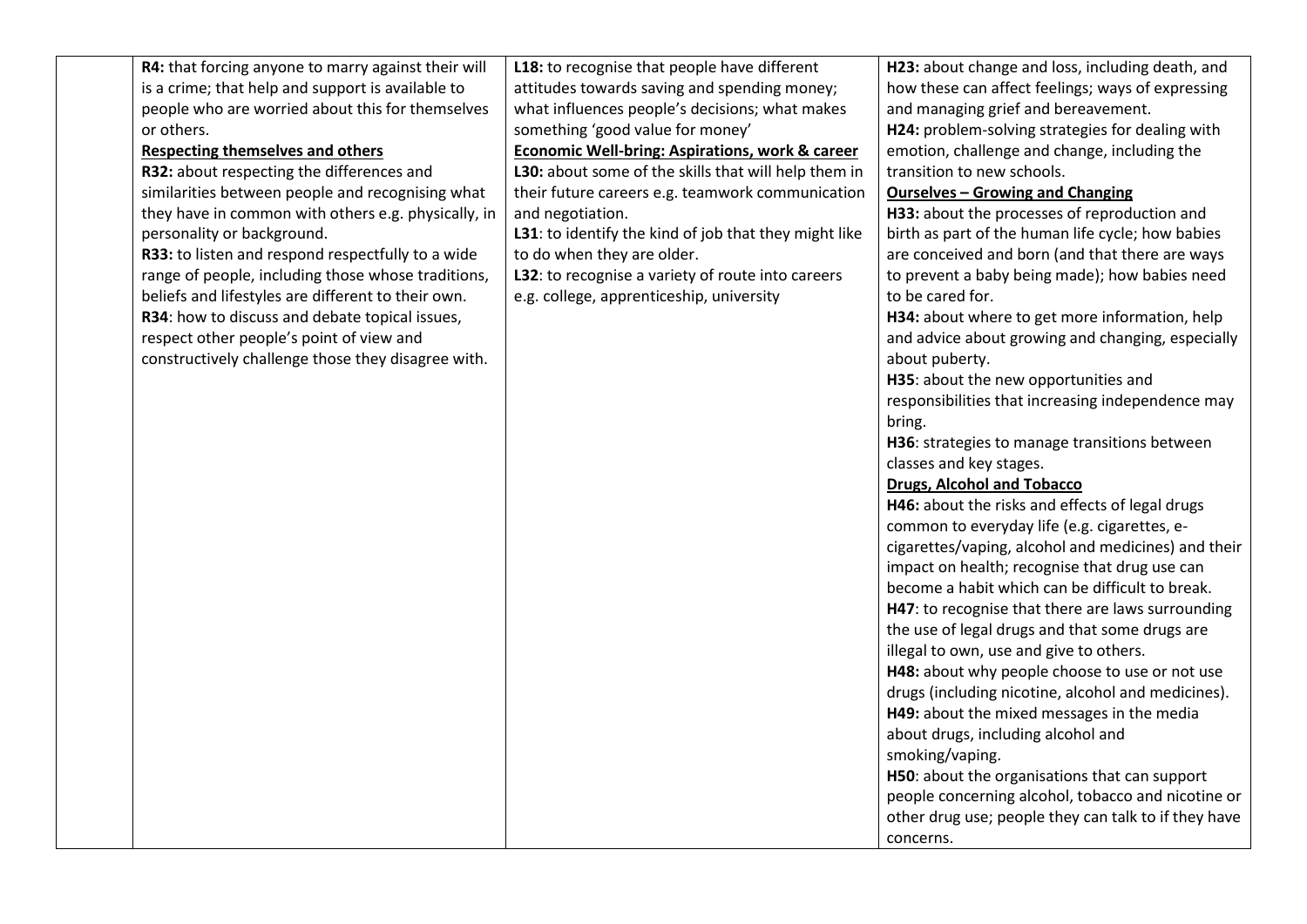| Year B         | <b>Autumn Term</b>                                  | <b>Spring Term</b>                                   | <b>Summer Term</b>                                 |
|----------------|-----------------------------------------------------|------------------------------------------------------|----------------------------------------------------|
|                | Value: Compassion                                   | Value: Community                                     | Value: Courage                                     |
|                | <b>PSHE focus: Relationships</b>                    | PSHE focus: Living in the Wider World                | PSHE focus: Health and well being                  |
| <b>Rec 1/2</b> | Topic:                                              | Topic:                                               | Topic:                                             |
|                | <b>Families and Close relationships</b>             | <b>Communities</b>                                   | <b>Mental Health</b>                               |
|                | R1: about the roles different people (e.g.          | L7: about how the internet and digital services can  | H11: about different feelings that humans can      |
|                | acquaintances, friends and relatives) play in our   | be used safely to find things out and communicate    | experience.                                        |
|                | lives.                                              | with others                                          | H12: how to recognise and name different           |
|                | R2: to identify the people who love and care for    | L8: about the role of the internet in everyday life. | feelings.                                          |
|                | them and what they do to help them feel cared       | L9: that not all information seen online is true.    | H13: how feelings can affect people's bodies and   |
|                | for.                                                | L10: what money is; forms that money comes in;       | how they behave.                                   |
|                | R3: about different types of families including     | that money comes from different sources.             | H14: how to recognise what others might be         |
|                | those that may be different to their own.           | <b>Media Literacy / Digital Resilience</b>           | feeling.                                           |
|                | R4: to identify common features of family life.     | L11: that people make different choices about how    | H15: to recognise that not everyone feels the same |
|                | R5: that it is important to tell someone (such as   | to save and spend money.                             | at the same time, or feels the same about the      |
|                | their teacher) if something about their family      | L12: about the difference between needs and          | same things.                                       |
|                | makes them unhappy or worried.                      | wants; that sometimes people may not always be       | H16: about ways of sharing feelings; a range of    |
|                | Managing hurtful behaviour                          | able to have the things they want.                   | words to describe feelings.                        |
|                | R10: that bodies and feelings can be hurt by words  | L13: that money needs to be looked after;            | H17: about things that help people feel good (e.g. |
|                | and actions; that people can say hurtful things     | different ways of doing this.                        | playing outside, doing things they enjoy, pending  |
|                | online.                                             | L14: that everyone has different strengths.          | time with family, getting enough sleep)            |
|                | R11: about how people may feel if they experience   | L15: that jobs help people to earn money to pay      | <b>Ourselves - Growing and Changing</b>            |
|                | hurtful behaviour or bullying.                      | for things.                                          | H21: to recognise what makes them special.         |
|                | R12: that hurtful behaviour (offline and online)    | L16: different jobs that people they know or         | H22: to recognise the way in which we are all      |
|                | including teasing, name-calling bullying and        | people who work in the community do.                 | unique.                                            |
|                | deliberately excluding others is not acceptable;    | <b>Economic Well-being: Money</b>                    | H23: to identify what they are good at, what they  |
|                | how to report bullying; the importance of telling a | L17: about some of the strengths and interests       | like and dislike.                                  |
|                | trusted adult.                                      | someone might need to do different jobs.             | H24: how to manage when finding things difficult.  |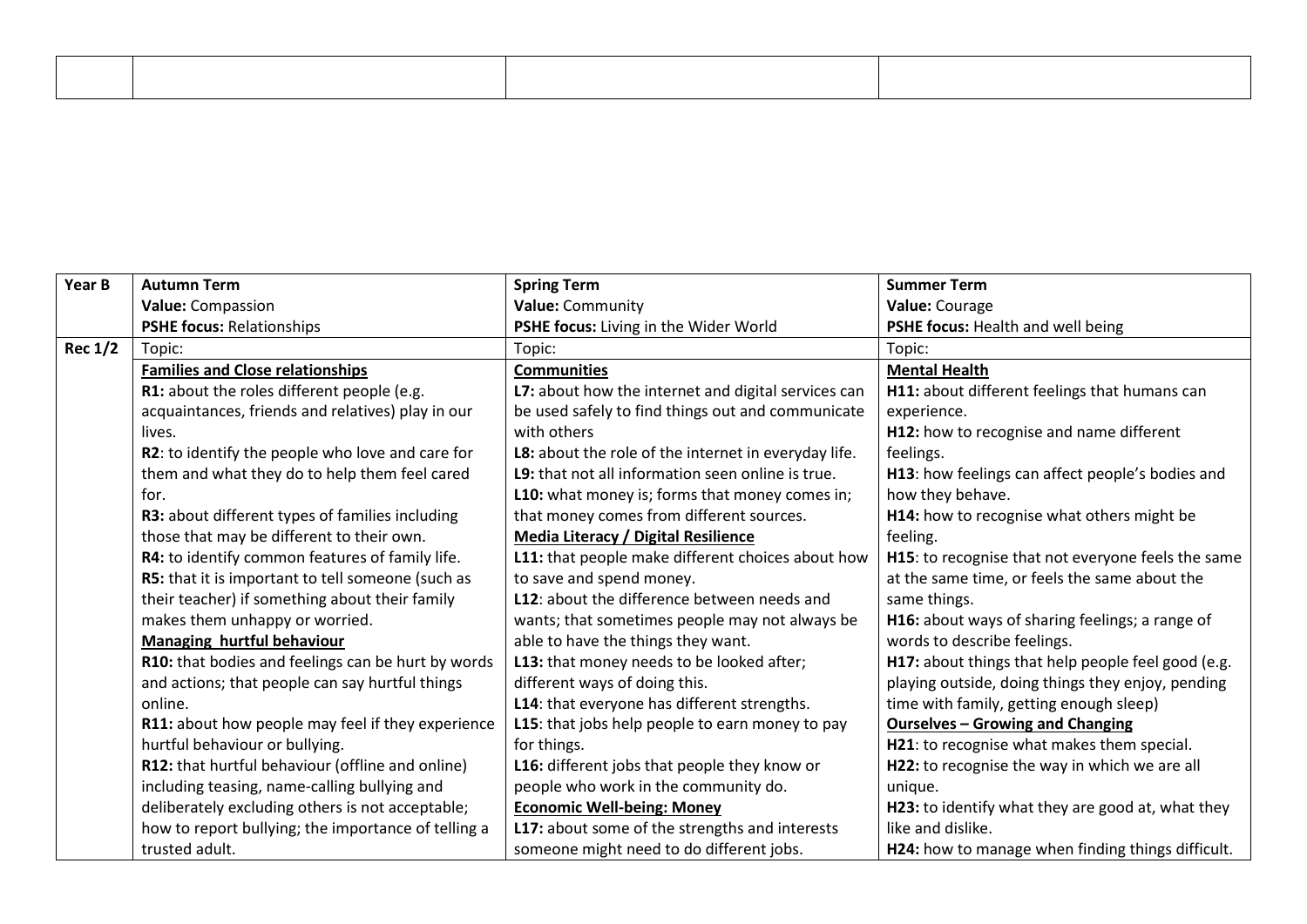|      | <b>Safe Relationships</b><br>R13: to recognise that some things are private and<br>the importance of respecting privacy; that parts of<br>their body covered by underwear are private.<br>R14: that sometimes people may behave<br>differently online, including by pretending to be<br>someone they are not.<br>R15: how to respond safely to adults they don't<br>know.<br>R16: about how to respond if physical contact<br>makes them feel uncomfortable or unsafe. |                                                                                               | <b>Keeping Safe</b><br>H28: about rules and age restrictions that keep us<br>safe.<br>H29: to recognise risk in simple everyday situations<br>and what action can be taken to reduce harm.<br>H30: about how to keep safe at home (including<br>around electrical appliances) and fire safety (e.g.<br>not playing with matches and lighters)<br>H31: that household products (including<br>medicines) can be harmful if not used correctly<br>H32: ways to keep safe in familiar and unfamiliar<br>environments (e.g. beach, shopping centre, park,<br>swimming pool, on the street) and how to cross<br>the road safely.<br>H33: about the people whose job it is to help us<br>keep safe.<br>H34: basic rules to keep safe online, including what<br>is meant by personal information and what should<br>be kept private; the importance if telling a trusted<br>adult if they come across something that scares<br>them.<br>H35: about what to do if there is an accident and<br>someone is hurt.<br>H36: how to get help in an emergency (how to dial<br>999 and what to say) |
|------|------------------------------------------------------------------------------------------------------------------------------------------------------------------------------------------------------------------------------------------------------------------------------------------------------------------------------------------------------------------------------------------------------------------------------------------------------------------------|-----------------------------------------------------------------------------------------------|------------------------------------------------------------------------------------------------------------------------------------------------------------------------------------------------------------------------------------------------------------------------------------------------------------------------------------------------------------------------------------------------------------------------------------------------------------------------------------------------------------------------------------------------------------------------------------------------------------------------------------------------------------------------------------------------------------------------------------------------------------------------------------------------------------------------------------------------------------------------------------------------------------------------------------------------------------------------------------------------------------------------------------------------------------------------------------|
| Year | Topic:                                                                                                                                                                                                                                                                                                                                                                                                                                                                 | Topic:                                                                                        | Topic:                                                                                                                                                                                                                                                                                                                                                                                                                                                                                                                                                                                                                                                                                                                                                                                                                                                                                                                                                                                                                                                                             |
| 3/4  | <b>Friendships</b>                                                                                                                                                                                                                                                                                                                                                                                                                                                     | <b>Economic Well-being: Money</b>                                                             | <b>Healthy Lifestyles</b>                                                                                                                                                                                                                                                                                                                                                                                                                                                                                                                                                                                                                                                                                                                                                                                                                                                                                                                                                                                                                                                          |
|      | R16: how friendships can change over time, about                                                                                                                                                                                                                                                                                                                                                                                                                       | L20: to recognise that people make spending                                                   | H11: how to maintain good oral hygiene (including                                                                                                                                                                                                                                                                                                                                                                                                                                                                                                                                                                                                                                                                                                                                                                                                                                                                                                                                                                                                                                  |
|      | making new friends and the benefits of having                                                                                                                                                                                                                                                                                                                                                                                                                          | decisions based on priorities, needs and wants.                                               | correct brushing and flossing); why regular visits to                                                                                                                                                                                                                                                                                                                                                                                                                                                                                                                                                                                                                                                                                                                                                                                                                                                                                                                                                                                                                              |
|      | different types of friends.                                                                                                                                                                                                                                                                                                                                                                                                                                            | L21: different ways to keep track of money.                                                   | the dentist are essential; the impact of lifestyle                                                                                                                                                                                                                                                                                                                                                                                                                                                                                                                                                                                                                                                                                                                                                                                                                                                                                                                                                                                                                                 |
|      | R17: that friendships have ups and downs;<br>strategies to resolve disputes and reconcile                                                                                                                                                                                                                                                                                                                                                                              | L22: about risks associated with money (e.g.<br>money can be won, lost or stolen) and ways of | choices and dental care (e.g. sugar<br>consumption/acidic drinks such as fruit juices,                                                                                                                                                                                                                                                                                                                                                                                                                                                                                                                                                                                                                                                                                                                                                                                                                                                                                                                                                                                             |
|      | differences positively and safely.                                                                                                                                                                                                                                                                                                                                                                                                                                     | keeping money safe.                                                                           | smoothies and fruit teas; the effect of smoking)                                                                                                                                                                                                                                                                                                                                                                                                                                                                                                                                                                                                                                                                                                                                                                                                                                                                                                                                                                                                                                   |
|      | R18: to recognise if a friendship (online of offline)                                                                                                                                                                                                                                                                                                                                                                                                                  |                                                                                               | H12: about the benefits of un exposure and risks of                                                                                                                                                                                                                                                                                                                                                                                                                                                                                                                                                                                                                                                                                                                                                                                                                                                                                                                                                                                                                                |
|      | is making them feel unsafe or uncomfortable; how                                                                                                                                                                                                                                                                                                                                                                                                                       |                                                                                               | overexposure; how to keep safe from sun damage                                                                                                                                                                                                                                                                                                                                                                                                                                                                                                                                                                                                                                                                                                                                                                                                                                                                                                                                                                                                                                     |
|      | to manage this and ask for support if necessary.                                                                                                                                                                                                                                                                                                                                                                                                                       |                                                                                               |                                                                                                                                                                                                                                                                                                                                                                                                                                                                                                                                                                                                                                                                                                                                                                                                                                                                                                                                                                                                                                                                                    |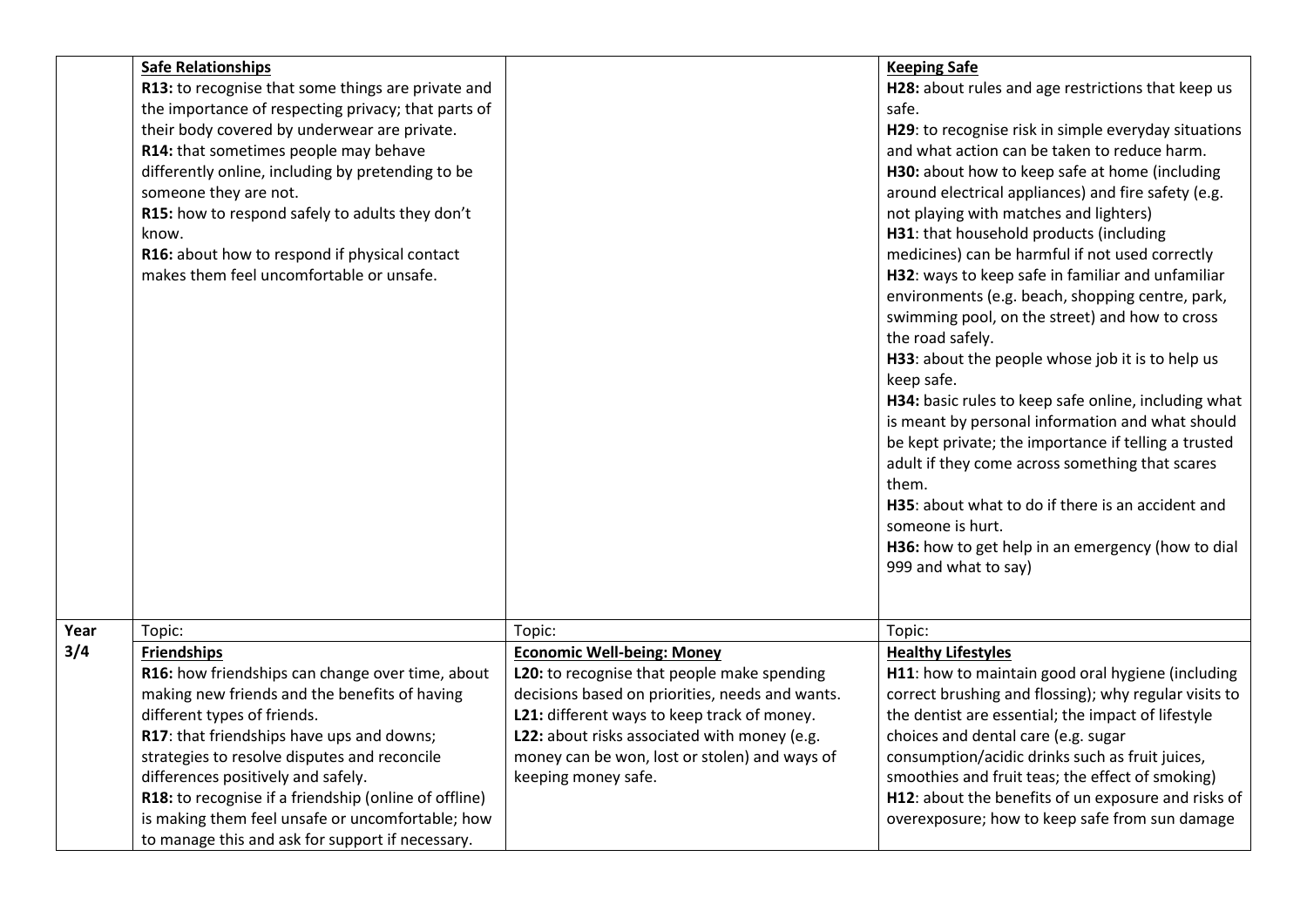| <b>Friendships</b><br><b>Economic Well-bring: Aspirations, work &amp; career</b><br>and sun/heat stroke and reduce the risk of skin<br>R19: about the impact of bullying, including offline<br>L25: to recognise positive things about themselves<br>cancer.<br>and online, and the consequences of hurtful<br>and their achievements, set goals to help achieve<br>H13: about the benefits of the internet; the<br>behaviour.<br>personal outcomes.<br>importance of balancing time online with other<br>L26: that there is a broad range of different<br>activities; strategies for managing time online.<br>R20: strategies to respond to hurtful behaviour<br>jobs/careers, that people can have; that people<br>experienced or witnessed, offline and online<br>H14: how and when to seek support, including<br>often have more than one career/type of job<br>(including teasing, name-calling, bullying, trolling,<br>which adults to speak to in and outside school, if<br>harassment or the deliberate excluding of others);<br>during their life.<br>they are worried about their health.<br>how to report concern and get support.<br>L27: about stereotypes in the workplace and that a<br><b>Mental Health</b><br>R21: about discrimination: what it means and how<br>person's career aspirations should not be limited<br>H20: strategies to respond to feelings, including<br>by them.<br>intense or conflicting feelings; how to manage and<br>to challenge it.<br><b>Safe Relationships</b><br>respond to feelings appropriately and<br>R28: how to recognise pressure from others to do<br>proportionately in different situations.<br>something unsafe or something that makes them<br>H21: to recognise warning signs about mental<br>feel uncomfortable and strategies for managing<br>health and wellbeing and how to seek support for<br>themselves and others.<br>this.<br>R29: where to get advice and report concerns if<br><b>Keeping Safe</b><br>worried about their own or someone else's safety<br>H37: reasons for following and complying with<br>(including online)<br>regulations and restrictions (including age<br><b>Respecting themselves and others</b><br>restrictions); how they promote personal safety<br>R30: that personal behaviour can affect other<br>and wellbeing with reference to social media,<br>people; to recognise and model respectful<br>television programmes, films, games and online<br>behaviour online.<br>gaming.<br>R31: to recognise the importance of self-respect<br>H38: how to predict, assess and manage risk in<br>and how this can affect their thoughts and feelings<br>different situations.<br>about themselves; that everyone, including them,<br>H39: about hazards (including fire risks) that may<br>should expect to be treated politely and with<br>cause harm, injury or risk in the home and what<br>respect by others (including when online and/or<br>they can do to reduce risks and keep safe.<br>anonymous) in school and in wider society;<br>H40: about the importance of taking medicines<br>correctly and using household products safely (e.g.<br>strategies to improve or support courteous,<br>respectful relationships.<br>following instructions safely) |  |  |  |
|-------------------------------------------------------------------------------------------------------------------------------------------------------------------------------------------------------------------------------------------------------------------------------------------------------------------------------------------------------------------------------------------------------------------------------------------------------------------------------------------------------------------------------------------------------------------------------------------------------------------------------------------------------------------------------------------------------------------------------------------------------------------------------------------------------------------------------------------------------------------------------------------------------------------------------------------------------------------------------------------------------------------------------------------------------------------------------------------------------------------------------------------------------------------------------------------------------------------------------------------------------------------------------------------------------------------------------------------------------------------------------------------------------------------------------------------------------------------------------------------------------------------------------------------------------------------------------------------------------------------------------------------------------------------------------------------------------------------------------------------------------------------------------------------------------------------------------------------------------------------------------------------------------------------------------------------------------------------------------------------------------------------------------------------------------------------------------------------------------------------------------------------------------------------------------------------------------------------------------------------------------------------------------------------------------------------------------------------------------------------------------------------------------------------------------------------------------------------------------------------------------------------------------------------------------------------------------------------------------------------------------------------------------------------------------------------------------------------------------------------------------------------------------------------------------------------------------------------------------------------------------------------------------------------------------------------------------------------------------------------------------------------------------------------------------------------------------------------------------------------------------------------------------------------------------------------------------------------------------------------------------------|--|--|--|
|                                                                                                                                                                                                                                                                                                                                                                                                                                                                                                                                                                                                                                                                                                                                                                                                                                                                                                                                                                                                                                                                                                                                                                                                                                                                                                                                                                                                                                                                                                                                                                                                                                                                                                                                                                                                                                                                                                                                                                                                                                                                                                                                                                                                                                                                                                                                                                                                                                                                                                                                                                                                                                                                                                                                                                                                                                                                                                                                                                                                                                                                                                                                                                                                                                                             |  |  |  |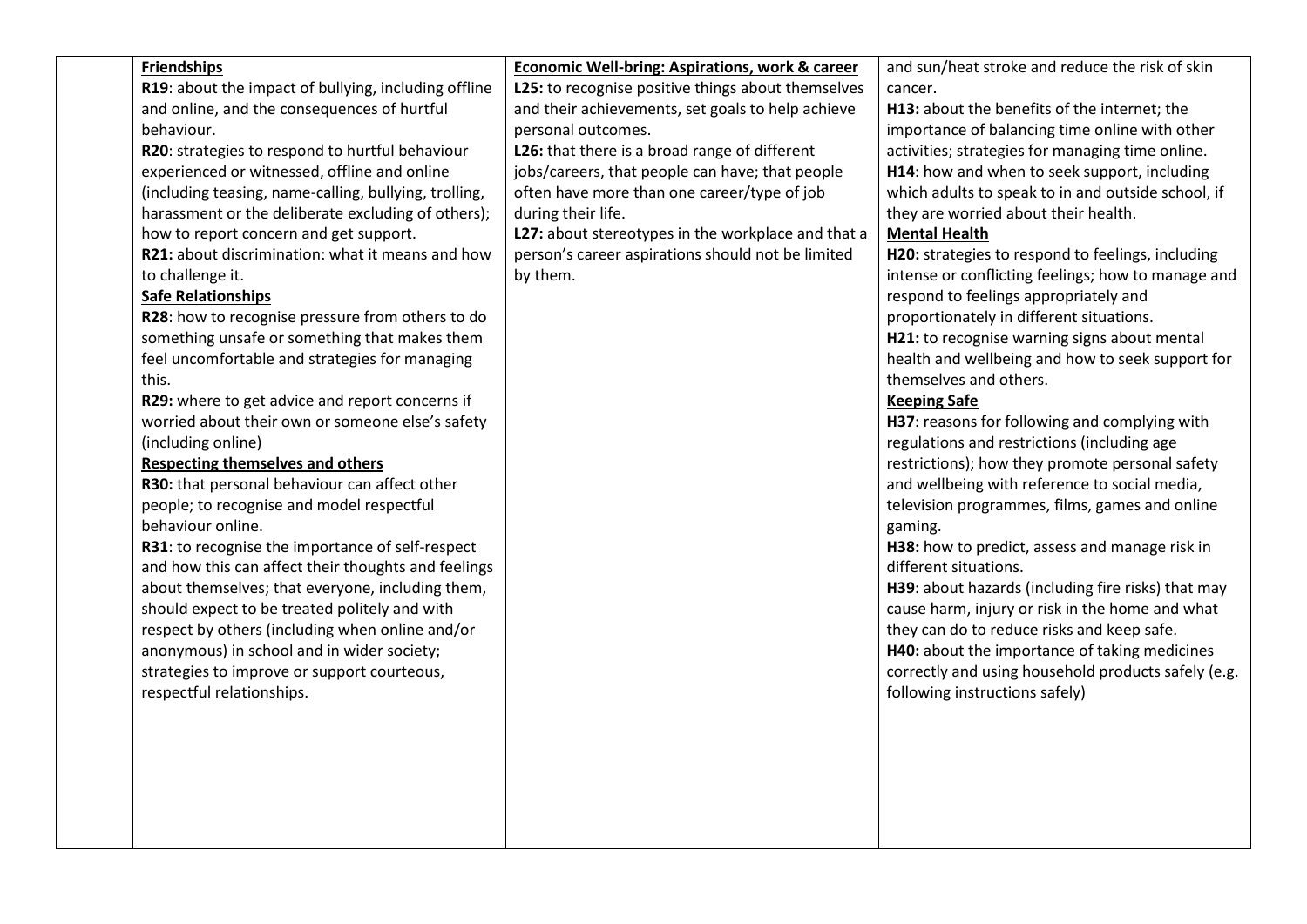| Year | Topic:                                                | Topic:                                                     | Topic:                                                |
|------|-------------------------------------------------------|------------------------------------------------------------|-------------------------------------------------------|
| 5/6  | <b>Families and Close relationships</b>               | <b>Communities:</b>                                        | <b>Healthy Lifestyles</b>                             |
|      | R5: that people who love and care for each other      | L8: about diversity: what it means; the benefits of        | H7: how regular (daily/weekly) exercise benefits      |
|      | can be in a committed relationship (e.g. marriage),   | living in a diverse community; about valuing               | mental and physical health (e.g. waking or cycling    |
|      | living together, but may also live apart.             | diversity within communities.                              | to school, daily active mile); recognise              |
|      | R6: that a feature of positive family life is caring  | L9: about stereotypes; how they can negatively             | opportunities to be physically active and some of     |
|      | relationships; about the different ways in which      | influence behaviours and attitudes towards others;         | the risks associated with an inactive lifestyle.      |
|      | people care for another                               | strategies for challenging stereotypes.                    | H8: about how sleep contributes to a healthy          |
|      | R7: to recognise and respect that there are           | L10: about prejudice; how to recognise                     | lifestyle; routines that support good quality sleep;  |
|      | different types of family structure (including single | behaviours/ actions which discriminate against             | the effects of lack of sleep on the body, feelings,   |
|      | parents, same-sex parents, step-parents, blended      | others.                                                    | behaviour and ability to learn.                       |
|      | families, foster parents); that families of all types | Media Literacy / Digital Resilience                        | H9: that bacteria and viruses can affect health;      |
|      | can give family members love, security and            | L14: about how information on the internet is              | how everyday hygiene routines can limit the           |
|      | stability.                                            | ranked, selected and targeted at specific                  | spread of infection; the wider importance of          |
|      | R8: to recognise other characteristics of healthy     | individuals and groups; that connected devices can         | personal hygiene and how to maintain it.              |
|      | family life, including commitment, care, spending     | share information.                                         | H10: how medicines, when used responsibly,            |
|      | time together; being there for each other in times    | L15: recognise things appropriate to share and             | contribute to health; that some diseases can be       |
|      | of difficulty.                                        | things that should not be shared on social media;          | prevented by vaccinations and immunisations;          |
|      | R9: how to recognise if family relationships are      | rules surrounding distribution of images.                  | how allergies can be managed.                         |
|      | making them feel unhappy or unsafe, and how to        | L16: about how text and images in the media and            | <b>Mental Health</b>                                  |
|      | seek help or advice.                                  | on social media can be manipulated or invented;            | H15: that mental health, just like physical health is |
|      |                                                       | strategies to evaluate the reliability of source and       | part of daily life; the importance of taking care of  |
|      |                                                       | identify misinformation.                                   | mental health.                                        |
|      |                                                       | <b>Economic Well-being: Money</b>                          | H16: about strategies and behaviours that support     |
|      |                                                       | L23: about the risks involved in gambling; different       | mental health - including how good quality sleep,     |
|      |                                                       | ways money can be won or lost through gambling-            | physical exercise/time outdoors, being involved in    |
|      |                                                       | related activities and their impact on health,             | community groups, doing things for others, clubs,     |
|      |                                                       | wellbeing and future aspirations.                          | and activities, hobbies and spending time with        |
|      |                                                       | L24: to identify the ways that money can impact            | family and friends can support mental health and      |
|      |                                                       | on people's feelings and emotions.                         | wellbeing.                                            |
|      |                                                       | <b>Economic Well-bring: Aspirations, work &amp; career</b> | <b>Ourselves - Growing and Changing</b>               |
|      |                                                       | L28: about what might influence people's decisions         | H33: about the processes of reproduction and          |
|      |                                                       | about a job or career (e.g. personal interests and         | birth as part of the human life cycle; how babies     |
|      |                                                       | values, family connections to certain trades or            | are conceived and born (and that there are ways       |
|      |                                                       | businesses, strengths and qualities, ways in which         | to prevent a baby being made); how babies need        |
|      |                                                       | stereotypical assumptions can deter people from            | to be cared for.                                      |
|      |                                                       | aspiring certain jobs)                                     | H34: about where to get more information, help        |
|      |                                                       |                                                            | and advice, especially about puberty.                 |